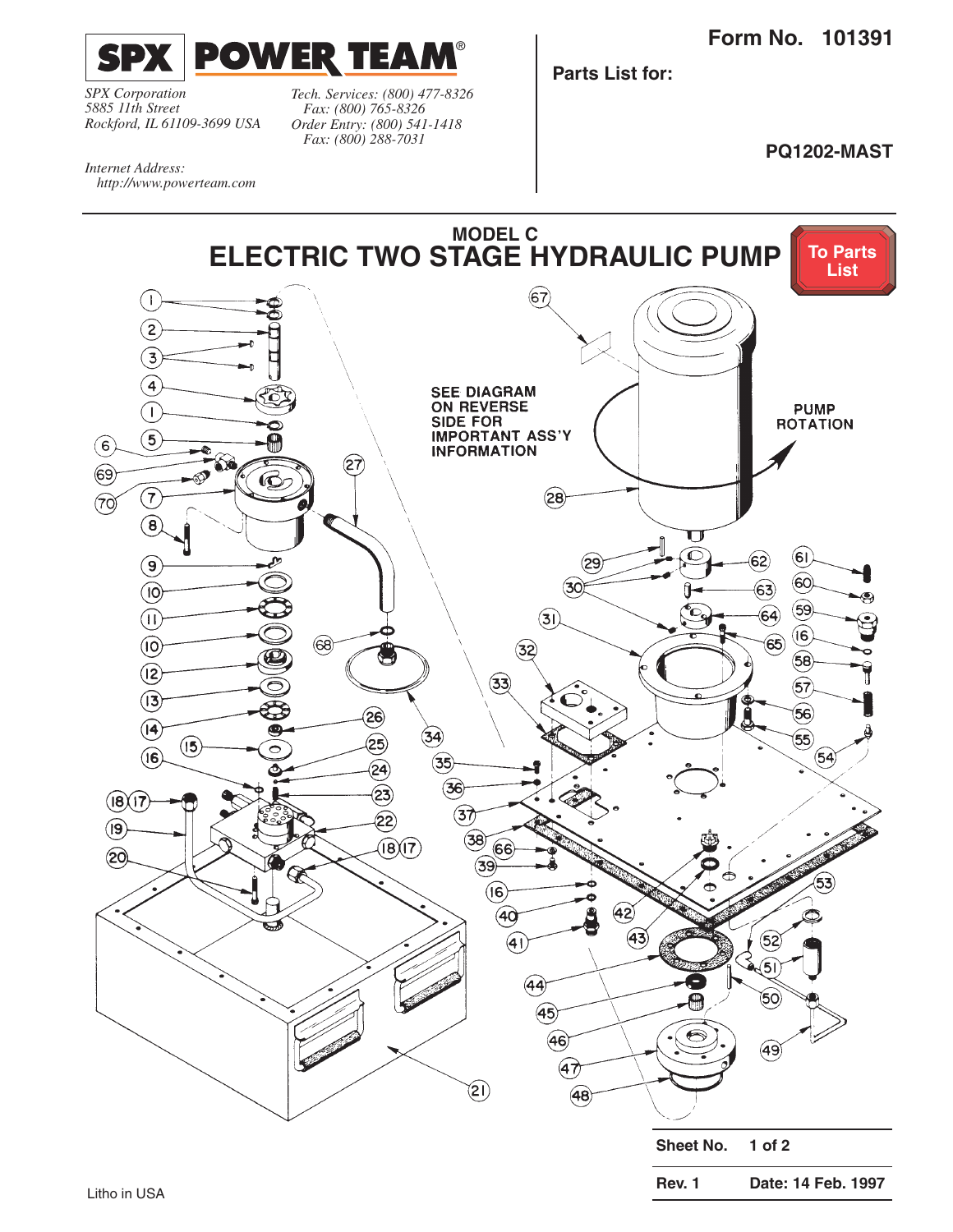## <span id="page-1-0"></span>**Parts List, Form No. 101391, Back sheet 1 of 2**

| Item<br>No. | Part<br>No.    | No.<br>Req'd   | <b>Description</b>                                               | Item<br>No. | Part<br>No.            | No.<br>Req'd   | <b>Description</b>                            |
|-------------|----------------|----------------|------------------------------------------------------------------|-------------|------------------------|----------------|-----------------------------------------------|
|             | 12178          |                |                                                                  | 40          | 11863                  |                |                                               |
| 1<br>2      | 303009         | 3<br>1         | <b>Retaining Ring</b><br><b>Pump Shaft</b>                       |             |                        | 1              | Backup Washer                                 |
| 3           | 12179          | $\overline{c}$ | Woodruff Key                                                     | 41          | 20787                  | 1              | $(1/2 \times 3/8 \times 1/16)$<br>Connector   |
| 4           | 15428          | 1              | Geroter Set                                                      | 42          | 20937                  | 1              | Filler Plug<br>To                             |
| 5           | 15461          | 1              | <b>Needle Bearing</b>                                            | 43          | 200415                 | 1              | Washer                                        |
| 6           | 10427          | 1              | Pipe Plug (1/8 NPTF)                                             | 44          | 35266                  | 1              | <b>Drawing</b><br>Gasket                      |
| 7           | 50705          | 1              | <b>Pump Housing</b>                                              | 45          | 12194                  | 1              | Seal                                          |
| 8           | 10854          | 6              | Soc. Hd. Cap Screw (1/4-20 X                                     | 46          | 15430                  | 1              | <b>Needle Bearing</b>                         |
|             |                |                | 1-3/4 Lg.; See Note Below)                                       | 47          | 50706                  | 1              | <b>Gerotor Pump Housing</b>                   |
| 9           | 200397         | 1              | Key                                                              | 48          | 12504                  | 1              | O-ring (3" X 2-13/16 X 3/32)                  |
| 10          | 11227          | 2              | Needle Thrust Race                                               | 49          | 350524                 | 1              | Oil Line Ass'y with Fittings                  |
| 11          | 11228          | 1              | <b>Needle Thrust Bearing</b>                                     |             |                        |                | (3/16 Dia.)                                   |
| 12          | 35271          | 1              | Angle Plate                                                      | 50          | 13152                  | 1              | Dowel Pin (3/16 X 1-1/2 Lg.)                  |
| 13          | 15432          | 1              | <b>Needle Thrust Race</b>                                        | 51          | 22361                  | 1              | <b>Body</b>                                   |
| 14          | 15431          | 1              | <b>Needle Thrust Bearing</b>                                     | 52          | 14857                  | 1              | Flat Washer (.062 Thk.)                       |
| 15          | 23548          | 1              | <b>Top Plate</b>                                                 | 53          | 16177                  | 1              | 90° Elbow Fitting                             |
| 16          | 10268          | З              | O-ring (1/2 X 3/8 X 1/16)                                        | 54          | 21046                  | 1              | <b>Valve Stem</b>                             |
| 17          | 10430          | 2              | <b>Tube Sleeve</b>                                               | 55          | 10049                  | 4              | Cap Screw (3/8-16 X 1" Lg.)                   |
| 18          | 10431          | 2              | <b>Tube Nut</b>                                                  | 56          | 10247                  | $\overline{4}$ | Lockwasher                                    |
| 19          | 35281          | 1              | Oil Line (3/8 Dia.)                                              | 57          | 10495                  | 1              | Compression spring                            |
| 20          | 10022          | 5              | Soc. Hd. Cap Screw (1/4-20 X                                     |             |                        |                | (1/2 O.D. X 1-5/8 Lg.)                        |
|             |                |                | 1-1/2 Lg.; Torque to 110/120 in. lbs.)                           | 58          | 21306                  | 1              | <b>Spring Guide</b>                           |
| 21          | 60234OR9       | 1              | Reservoir                                                        | 59          | 21305                  | 1              | Valve Cap                                     |
| 22          | 41833          | $\mathbf{1}$   | High Pressure Pump Ass'y                                         | 60          | 10386                  | 1              | Hex Nut (3/8-24)                              |
|             |                |                | (See sheet 2 of 2; Adjustment required)                          | 61          | 22362                  | 1              | <b>Valve Adjusting Screw</b>                  |
| 23          | 10361          | 1              | <b>Compression Spring</b>                                        | 62          | 207440                 | 1              | Coupling                                      |
|             |                |                | (1/4 O.D. X 1" Lg.)                                              | 63          | 27003                  | $\overline{c}$ | Nylon Pin                                     |
| 24          | 10375          | 1              | Steel Ball (1/4 Dia.)                                            | 64          | 27001                  | 1              | Coupling                                      |
| 25          | 23547          | 1              | <b>Top Bearing Plate</b>                                         | 65          | 10012                  | 6              | Cap Screw (1/4-20 X 7/8 Lg.;                  |
| 26          | 11814          | 1              | <b>Ball Bearing</b>                                              |             |                        |                | Torque to 110/120 in. lbs.)                   |
| 27          | 204242         | 1              | <b>Tube Extension</b>                                            | 66          | 10244                  | 4              | Lockwasher                                    |
| 28          | *15437         | 1              | Motor (3 H.P., 230/460V, 60 Hz)                                  | 67          | 204610                 | 1              | Motor Leads Decal                             |
| 29          | 27778          | 1              | Square Key<br>Soc. Hd. Set Screw                                 |             |                        |                | (3 H.P., 230/460v, 60 Hz)                     |
| 30          | 10133          | 3              |                                                                  | 68          | 10527                  | 1              | O-ring (13/16 X .644 X .087)                  |
|             |                |                | (#10-24 X 1/4 Lg.)<br><b>Motor Mount</b>                         | 69          | 18969                  | 1              | <b>Tee Fitting</b>                            |
| 31          | 41838          | 1              |                                                                  | 70          | 306957                 | 1              | Air Bleed Valve                               |
| 32          | 43110          | 1              | <b>Valve Mounting Block</b>                                      |             |                        |                | PARTS INCLUDED BUT NOT SHOWN                  |
| 33          | 200395         | 1              | Gasket                                                           |             |                        | 1.             | <b>Rotation Decal</b>                         |
| 34<br>35    | 21345<br>16876 | 1.             | Filter Ass'y                                                     |             | 202504<br>204610       | 1.             | <b>Motor Leads Decal</b>                      |
| 36          | 12356          | 18<br>18       | Mach. Screw (#10-24 X 1/2 Lg.)<br>Serrated Washer (#10 Internal) |             | 9504                   | 1.             | 4-Way, 2 Position Manual Valve                |
|             |                |                | Cover Plate (.164 Thk.)                                          |             |                        |                |                                               |
| 37          | 60922          | 1.             | <b>Cover Gasket</b>                                              |             |                        |                | *When ordering Motor, order appropriate Motor |
| 38<br>39    | 50712          | 1.             |                                                                  |             | Leads Decal (Item 67). |                |                                               |
|             | 10005          | 4              | Cap Screw (1/4-20 X 1/2 Lg.)                                     |             |                        |                |                                               |

## BOLT TIGHTENING SEQUENCE | COUPLING CLEARANCE



- **1. All bolt must be initially hand tightened in sequence shown (do not exceed 10 in. lbs.).**
- **2.. All bolts must be torqued in sequence shown. Torque to 110/120 in. lbs. in increments of 50/60 in. lbs.**





Note: Shaded areas reflect last revision(s) made to this form.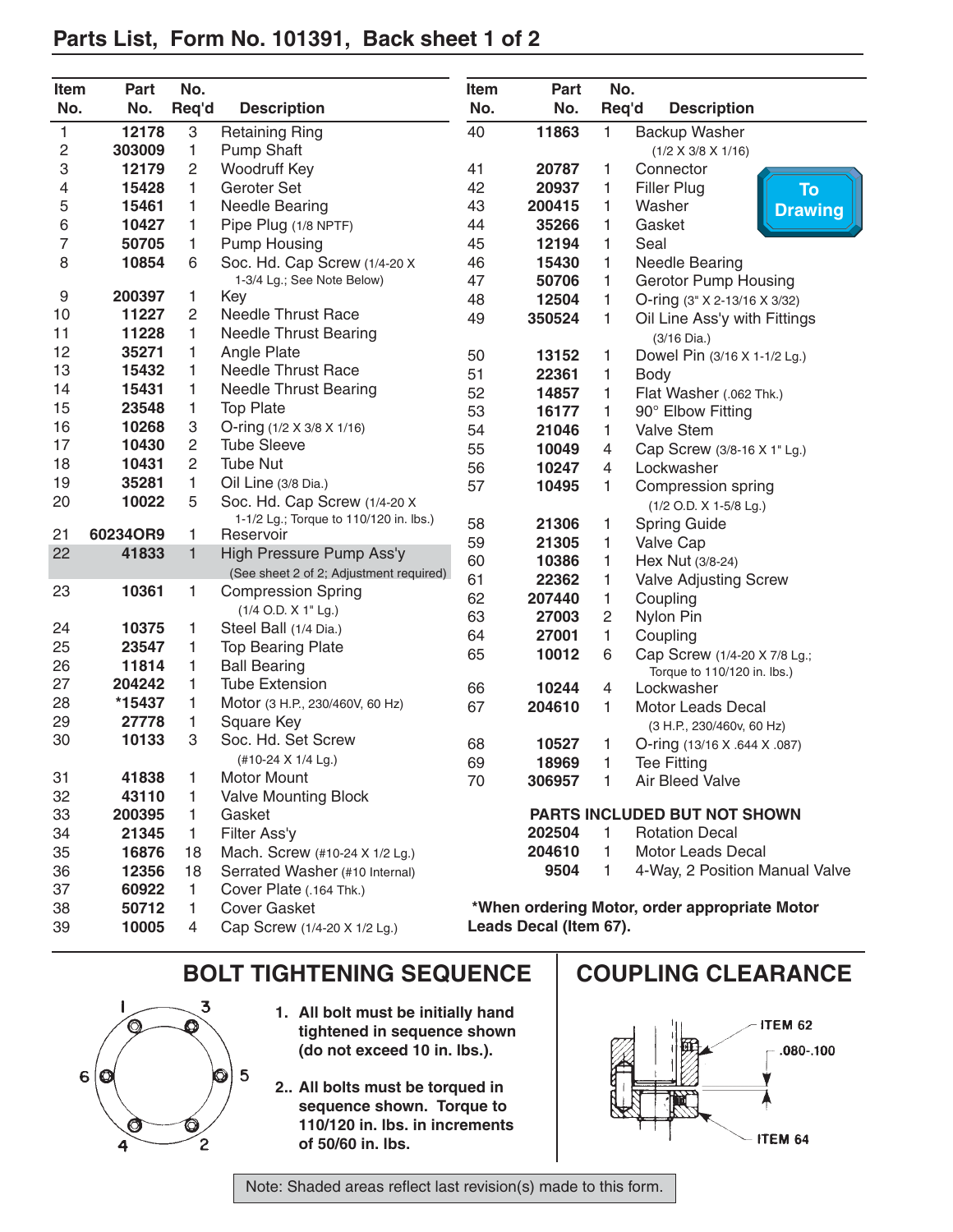<span id="page-2-0"></span>

**Rev. 1 Date: 14 Feb. 1997**